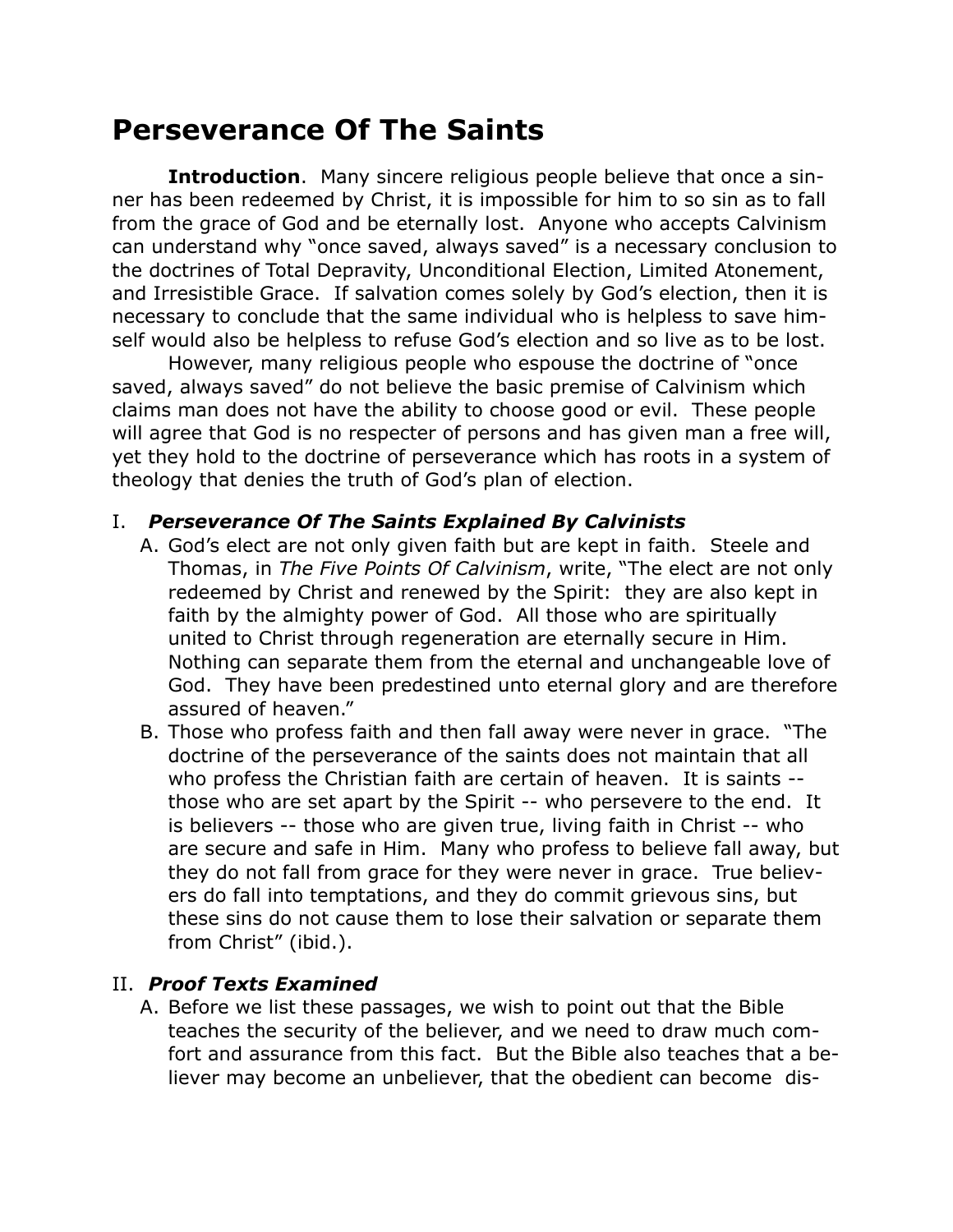obedient. The saint may voluntarily renounce the gospel and forsake Christ.

- 1. Ephesians 4:30 -- We are sealed with the Holy Spirit, but does this mean sealed indefinitely?
- 2. John 10:28-29 -- No one can pluck the saved out of God's hand.
- 3. 1 Peter 1:5 -- Apostasy would not be caused by a lack of God's power.
- 4. Romans 8:35-39 -- Apostasy would not be due to any failure on God's part.
- B. Our disagreement is not over whether God is able to do what He promised. The question is, "Can a believer choose to quit obeying God and thereby cease believing?" The Calvinist denies man's ability to make such a choice, but his conclusions make God a respecter of persons (Acts 10:34-35; Romans 2:11). This denigrates man's will to the level of a robot.
- C. Man is a free moral agent who can choose to believe or to reject, and so long as he lives in the flesh man can change his spiritual condition and eternal destiny (Ezekiel 18:20-24).

## III. *The Possibility Of Apostasy*

- A. The case of Adam and Eve.
	- 1. Adam was the son of God (Luke 3:38). He was made in the image of God (Genesis 1:26).
	- 2. Adam was uncorrupted by sin. Yet he was no more able to resist temptation than the one who, according to Calvinism, is totally depraved.
	- 3. It is not enough to evade the force of these Scriptures by saying that Adam and Eve were children by creation, but Christians are children by adoption. The same warning is given to us (2 Corinthians 11:3).
- B. When the righteous turns away (Ezekiel 18:26; 33:18).
- C. If you forsake God, He will forsake you (2 Chronicles 15:2).
- D. If you forsake Him, He will cast you off forever (1 Chronicles 28:9).
- E. The Lord departed from Saul.
	- 1. God chooses Saul (1 Samuel 10:24).
	- 2. The Lord anoints him (vs. 1).
	- 3. He was turned into another man (vs. 6).
	- 4. God was with him (vs. 7).
	- 5. God gave him another heart (vs. 9).
	- 6. The Spirit of the Lord came upon him (vs. 10).
	- 7. Saul said, "I have sinned" (1 Samuel 15:24).
	- 8. The Lord departed from him and became his enemy (1 Samuel 28:16).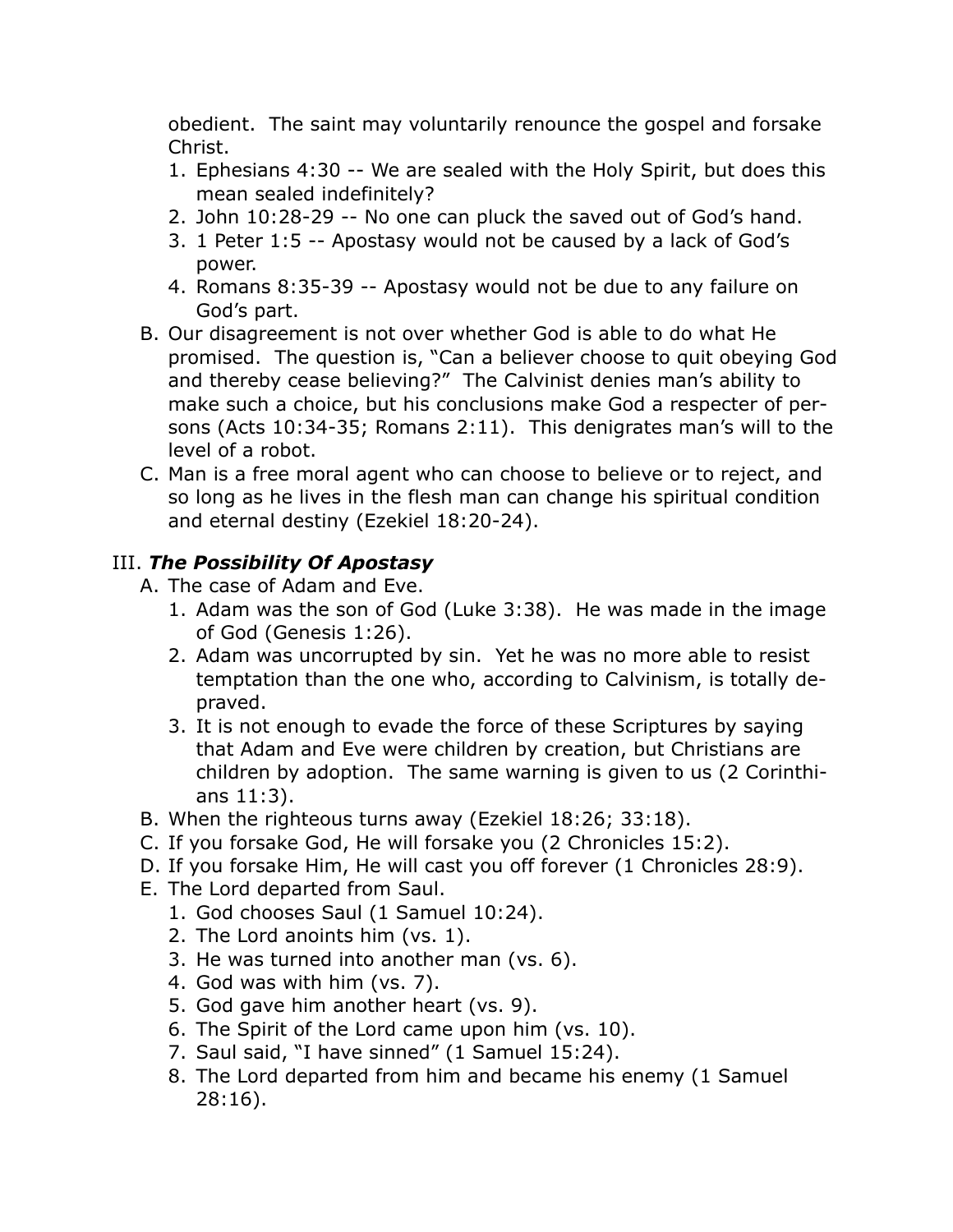- 9. Saul kills himself (1 Samuel 31:4-6).
- F. The example of the nation of Israel.
	- 1. My people (Exodus 3:7).
	- 2. People of the inheritance (Deuteronomy 4:20).
	- 3. Children of God (Deuteronomy 14:1).
	- 4. A holy people (vs. 2).
	- 5. God favored them (Romans 9:4).
	- 6. The Lord warned them (Deuteronomy 11:26-28).
	- 7. A remnant will be saved (Romans 9:27).
	- 8. Natural branches broken off (Romans 11:21-22).
	- 9. Christians can fall after same example of unbelief (Hebrews 4:11).
	- 10.These things written for our admonition (1 Corinthians 10:11).
- G. Faith and unbelief.
	- 1. Faith was overthrown (2 Timothy 2:18).
	- 2. Cast off faith (1 Timothy 5:12).
	- 3. Depart from the faith (1 Timothy 4:1).
	- 4. Have made shipwreck of faith (1 Timothy 1:19).
- H. The crown at the end.
	- 1. If you hold fast in memory (1 Corinthians 15:2).
	- 2. If you hold fast unto the end (Hebrews 3:6, 3, 14).
	- 3. If you continue in the faith (Colossians 1:23).
	- 4. The end of your faith is the salvation of your souls (1 Peter 1:9).
	- 5. Be faithful unto death (Revelation 2:10).
- I. Warnings to Christians.
	- 1. A falling away first (2 Thessalonians 2:3).
	- 2. Come short of the grace of God (Hebrews 12:15).
	- 3. Some blind and forgetful (2 Peter 1:9).
	- 4. Give diligence (2 Peter 1:10).
	- 5. Found of Him in peace (2 Peter 3:14).
	- 6. Being led away (2 Peter 3:17).
	- 7. Fallen from grace (Galatians 5:4).
	- 8. Save a soul from death (James 5:19-20).
	- 9. Turned aside after Satan (1 Timothy 5:15).
	- 10.Weak brother perish (1 Corinthians 8:11).
	- 11.Forsaken the right way (2 Peter 2:14-15).
	- 12.Latter end worse than beginning (2 Peter 2:20).
	- 13.Better not to have known the way (2 Peter 2:21).
	- 14. Your adversary the devil (1 Peter 5:8).
	- 15.Lest I should be cast away (1 Corinthians 9:27).
	- 16.Abide not in me, cast forth as a branch (John 15:1-6).
	- 17.Impossible to renew them again (Hebrews 6:4-6).
	- 18.God will take away his part (Revelation 22:19; 20:15).
	- 19.Watch therefore (Matthew 25:13).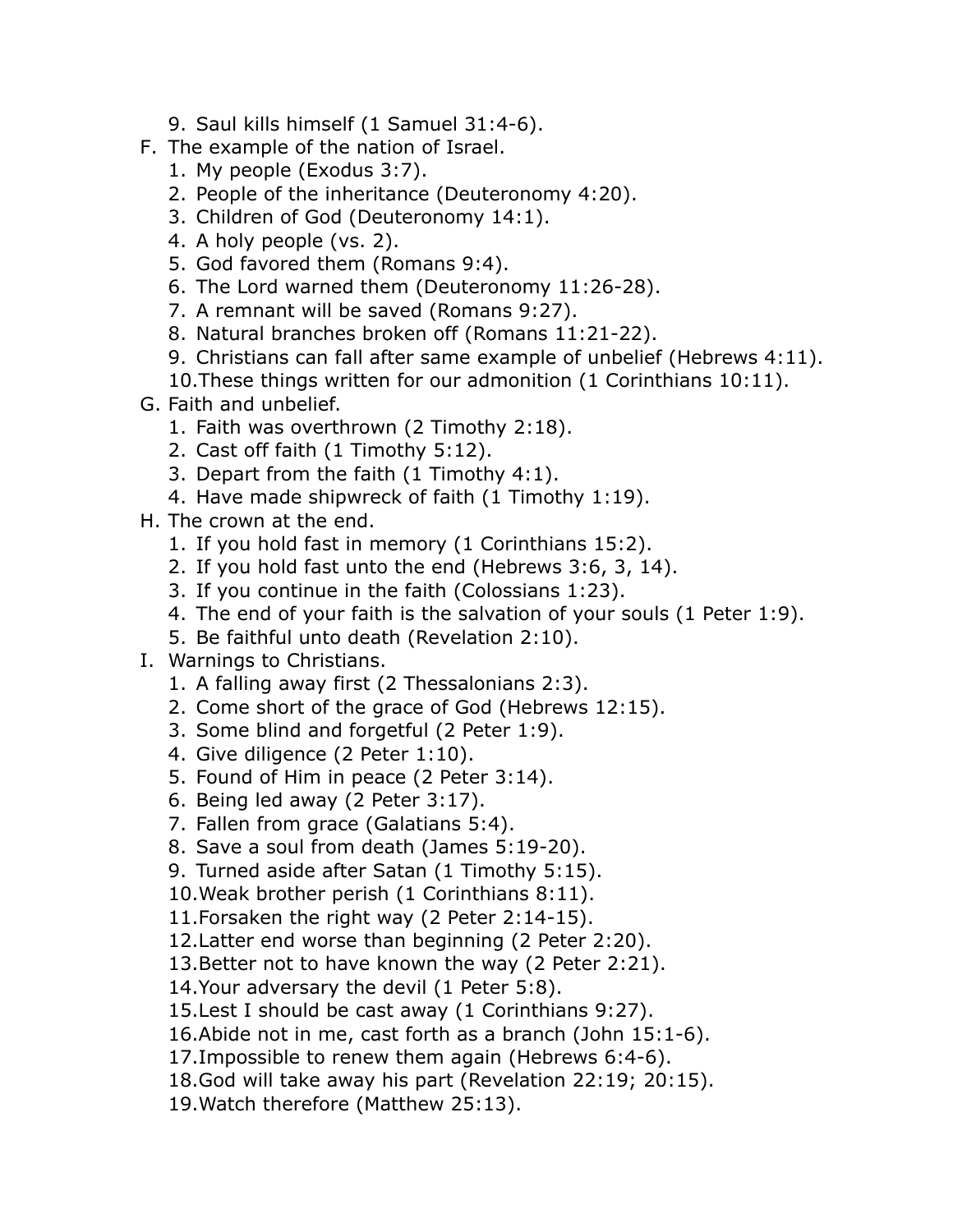- J. Individuals who turned away.
	- 1. Simon (Acts 8:12-24).
	- 2. Demas (2 Timothy 4:10; cf. Colossians 4:14; Philemon 24; 1 John 2:15).
	- 3. Hymenaeus and Alexander (1 Timothy 1:19-20).
	- 4. Judas was called to be an apostle (Matthew 10:1); ordained to be with Christ (Mark 3:14); sent out to preach with the power to cast out demons (Mark 3:14-15). God gave him to Christ (John 17:12). None of them are lost but the son of perdition.
	- 5. It is true that some may fall away who were never sincerely committed as believers. They may have followed for family or social reasons instead of conviction (1 John 2:19). But the examples listed above do not fall into this category. It is quite a sobering and serious indictment to say that all who have fallen away were "pretenders." The advocates of once saved, always saved need to find a better argument than this.
- K. Churches who were in danger.
	- 1. Ephesus (Revelation 2:1-7).
	- 2. Laodicea (Revelation 3:14-18).

**Conclusion**. As we conclude our studies in Calvinism, consider this illustration to help understand how man can act with a free will of choice and still serve under the reign of our sovereign God.

A famous department store advertises its plan for giving away \$1,000. A certificate appears in the newspaper stating that on the following Monday they would sound a trumpet at a particular moment of the management's choosing, and all who were in the store who also possessed a copy of the certificate would be given \$1,000. The certificate would serve as the store's assurance (earnest) this plan would be fulfilled. What would you do?

Having "heard" their offer, would you go? Having "believed" would you take the certificate with you and obey all the instructions (Ephesians 1:13)? Would the \$1,000 be earned by meritorious "works" or be given by "grace" (Ephesians 2:8-10)? Was the plan chosen or were specific individuals "elected," "predestinated," or "chosen" by the management? In other words, did the individuals who collected the money receive it because they were specifically chosen before the reward because they complied with the conditions (plan) which had been "chosen" (Ephesians 1:3-14)? Would you have any right to claim the \$1,000 if you did not follow the instructions? Even if you believed (mentally agreed with) the advertisement (Mark 16:16; John 12:42-43)? What if you went to the store with the certificate in hand but left before the trumpet sounded? Could you still claim the \$1,000 (Hebrews 3:12-14)?